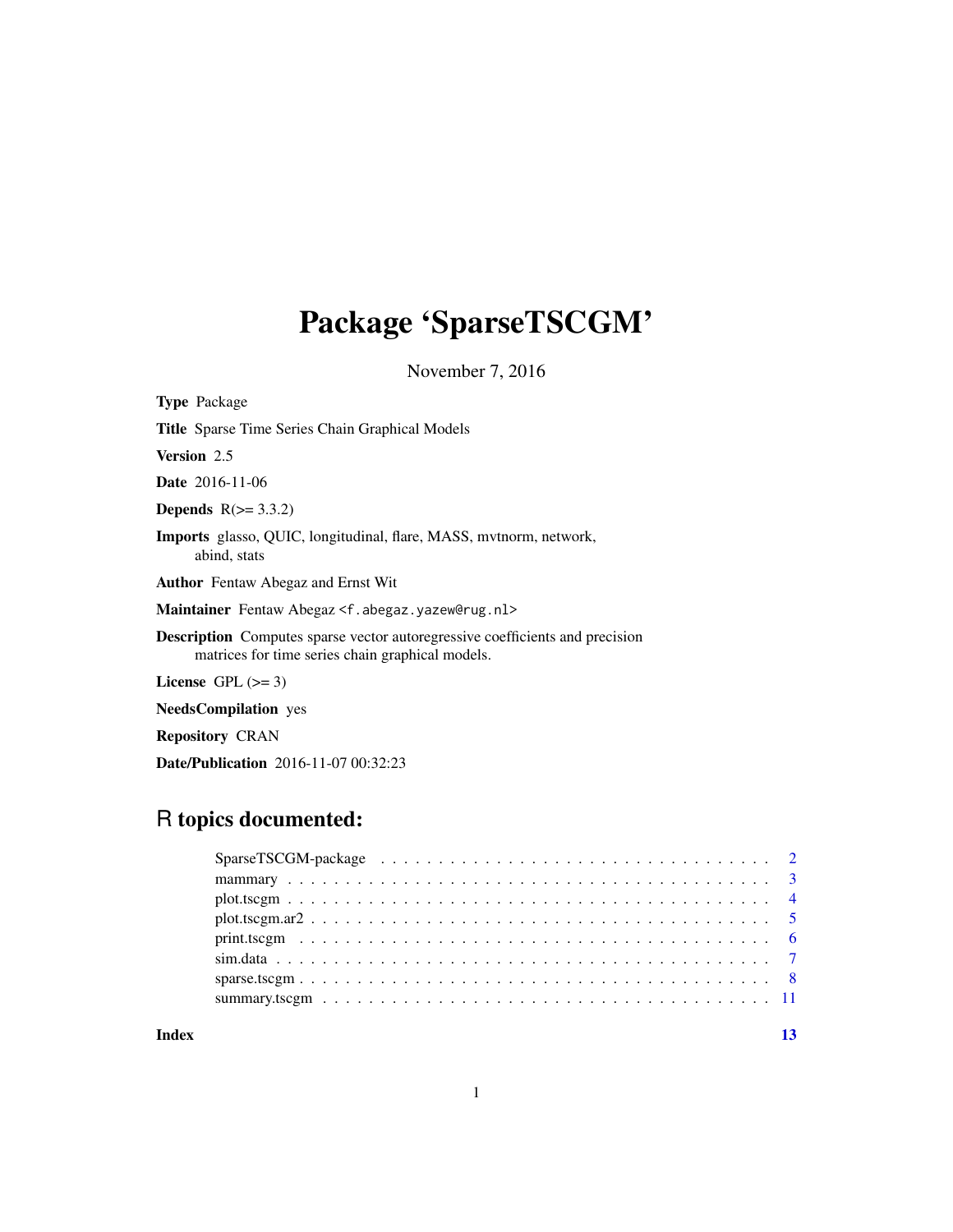<span id="page-1-0"></span>SparseTSCGM-package *Sparse Time Series Chain Graphical Models.*

#### Description

Computes sparse autoregressive coefficient and precision matrices for time series chain graphical models(TSCGM). These models provide an effeicient way of simultaneously dealing with Gaussian graphical models (undirected graphs for instantaneous interactions) and Bayesian networks (directed graphs for dynamic interactions) for reconstructing instantaneous and dynamic networks from repeated multivariate time series data.

#### Details

| Package:  | <b>SparseTSCGM</b> |
|-----------|--------------------|
| Type:     | Package            |
| Version:  | 2.5                |
| Date:     | 2015-12-11         |
| License:  | $GPL (=3)$         |
| LazyLoad: | yes                |

#### Author(s)

Fentaw Abegaz and Ernst Wit

Maintainer: Fentaw Abegaz <f.abegaz.yazew@rug.nl>

## References

Fentaw Abegaz and Ernst Wit (2013). Sparse time series chain graphical models for reconstructing genetic networks. Biostatistics. 14, 3: 586-599.

Rothman, A.J., Levina, E., and Zhu, J. (2010). Sparse multivariate regression with covariance estimation. Journal of Computational and Graphical Statistics. 19: 947–962.

#### Examples

```
seed = 321
datas <- sim.data(model="ar1", time=10,n.obs=10, n.var=5,seed=seed,prob0=0.35,
        network="random")
data.fit <- datas$data1
prec_true <- datas$theta
autoR_true <- datas$gamma
```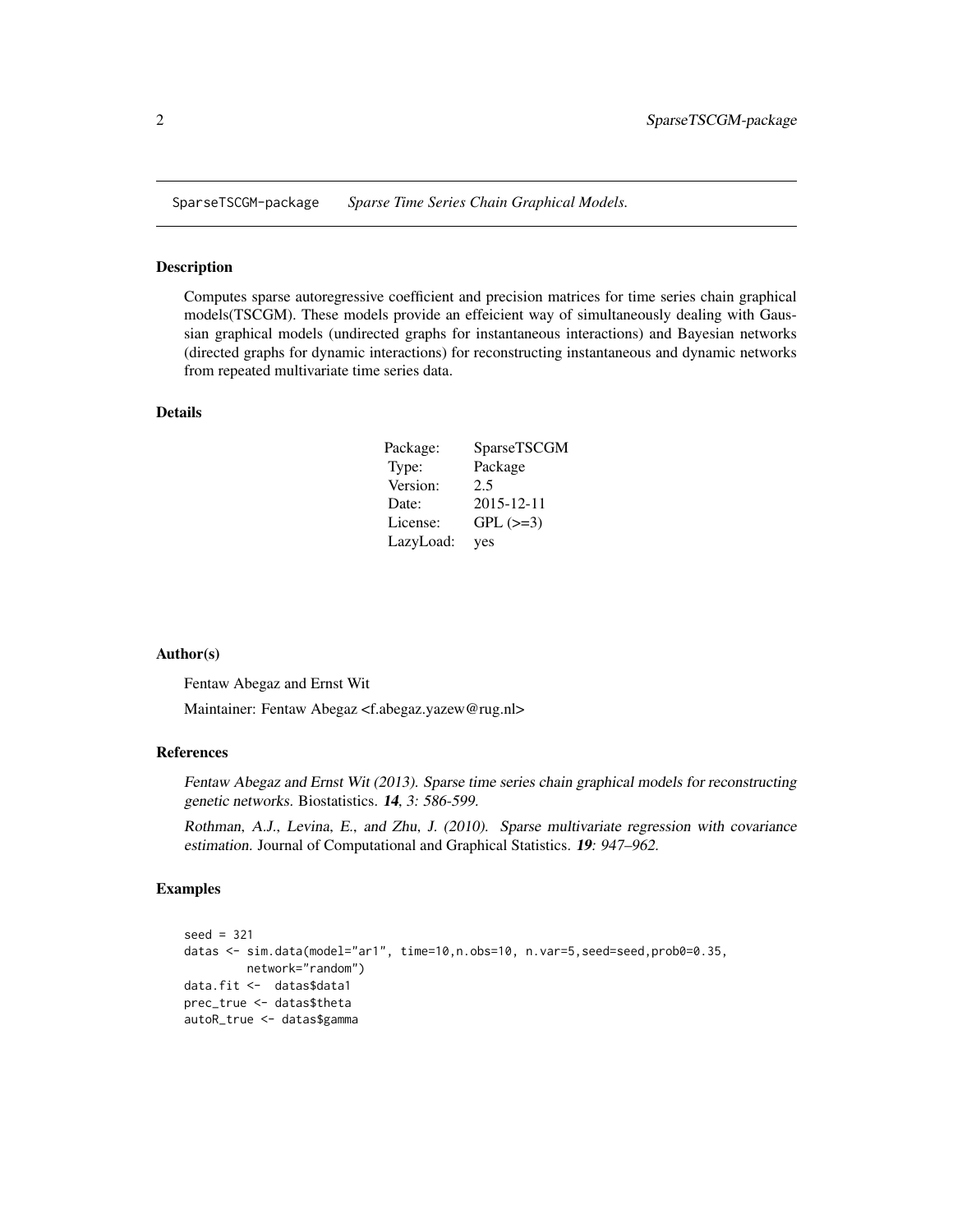#### <span id="page-2-0"></span>mammary 3

```
res.tscgm <- sparse.tscgm(data=data.fit, lam1=NULL, lam2=NULL, nlambda=NULL,
model="ar1", penalty="scad", optimality="bic_mod",
control=list(maxit.out = 10, maxit.in = 100))
#Estimated sparse precision and autoregression matrices
prec <- res.tscgm$theta
autoR <- res.tscgm$gamma
#Graphical visualization
par(mfrow=c(2,2))
plot.tscgm(datas, mat="precision",main="True precision matrix")
plot.tscgm(res.tscgm, mat="precision",main="Estimated precision matrix")
plot.tscgm(datas, mat="autoregression",main="True autoregression coef. matrix")
plot.tscgm(res.tscgm, mat="autoregression",
           main="Estimated autoregression coef. matrix")
```
mammary *Microarray gene expression time course data for mammary gland development in mice*

#### Description

The data contains 30 genes identified using cluster analysis from 12488 probe sets representing approximately 8600 genes. The data are measured over 54 arrays of 3 replicates each on 18 time points of the developmental stages of mammary gland in mice. See Stein et al. (2004) for more details.

#### Usage

data(mammary)

#### Format

Data is in longitudinal format with 30 columns, 54 rows and a number of extra attributes (see R package longitudinal).

#### Source

This data is described in Stein et al. (2004) and can be freely obtained from the R package smida.

#### References

Stein T, Morris J, Davies C, Weber Hall S, Duffy M, Heath V, Bell A, Ferrier R, Sandilands G, Gusterson B, et al. (2004). Involution of the mouse mammary gland is associated with an immune cascade and an acute phase response, involving LBP, CD14 and STAT3. Breast Cancer Res, 6(2), R 75 - 91.

Wit E. and McClure J. (2004). Statistics for Microarrays: Design, Analysis and Inference. Wiley.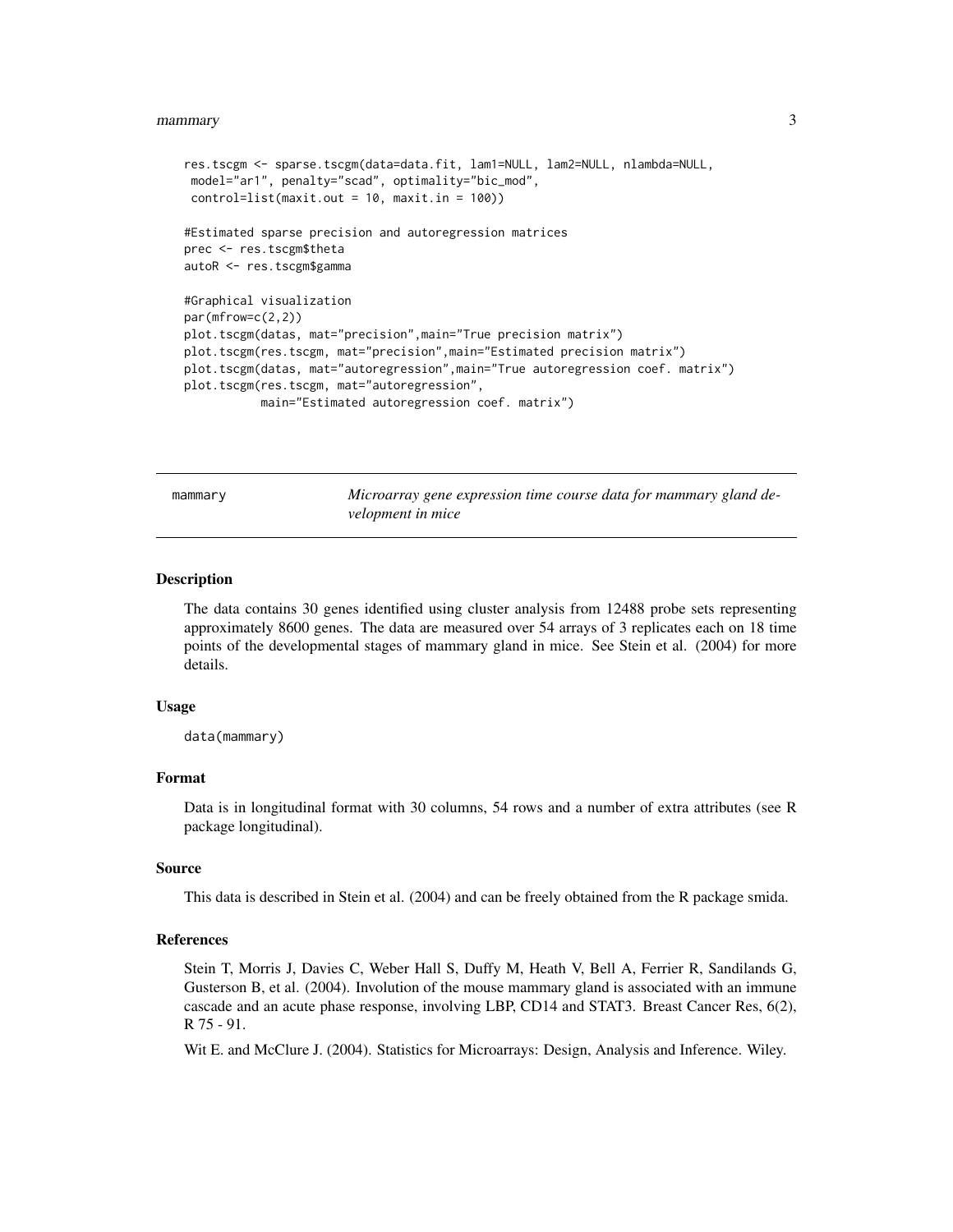## Examples

```
# load "longitudinal" library
library(longitudinal)
```
# load data sets data(mammary)

| plot.tscgm | Plot sparse.tscgm objects from fitting chain graphical models with vec- |
|------------|-------------------------------------------------------------------------|
|            | tor autoregressive process of order 2.                                  |

## Description

plot.tscgm is a generic plot function that is adapted for objects of class sparse.tscgm.

#### Usage

```
## S3 method for class 'tscgm'
plot(x, mat=c("precision","autoregression"),...)
```
## Arguments

| X        | an object of class sparse, tscgm.                                                                     |
|----------|-------------------------------------------------------------------------------------------------------|
| mat      | Name of matrix to be plotted, i.e., either the precision matrix or vector autore-<br>gression matrix. |
| $\cdots$ | Arguments to be passed to graphical parameters (see par).                                             |

## Value

Undirected or directed networks.

### Author(s)

Fentaw Abegaz and Ernst Wit

#### See Also

[network](#page-0-0)

## Examples

```
seed = 321
datas <- sim.data(model="ar1", time=10,n.obs=10, n.var=5,seed=seed,prob0=0.35,
        network="random")
data.fit <- datas$data1
res.tscgm <- sparse.tscgm(data=data.fit, lam1=NULL, lam2=NULL, nlambda=NULL,
```
<span id="page-3-0"></span>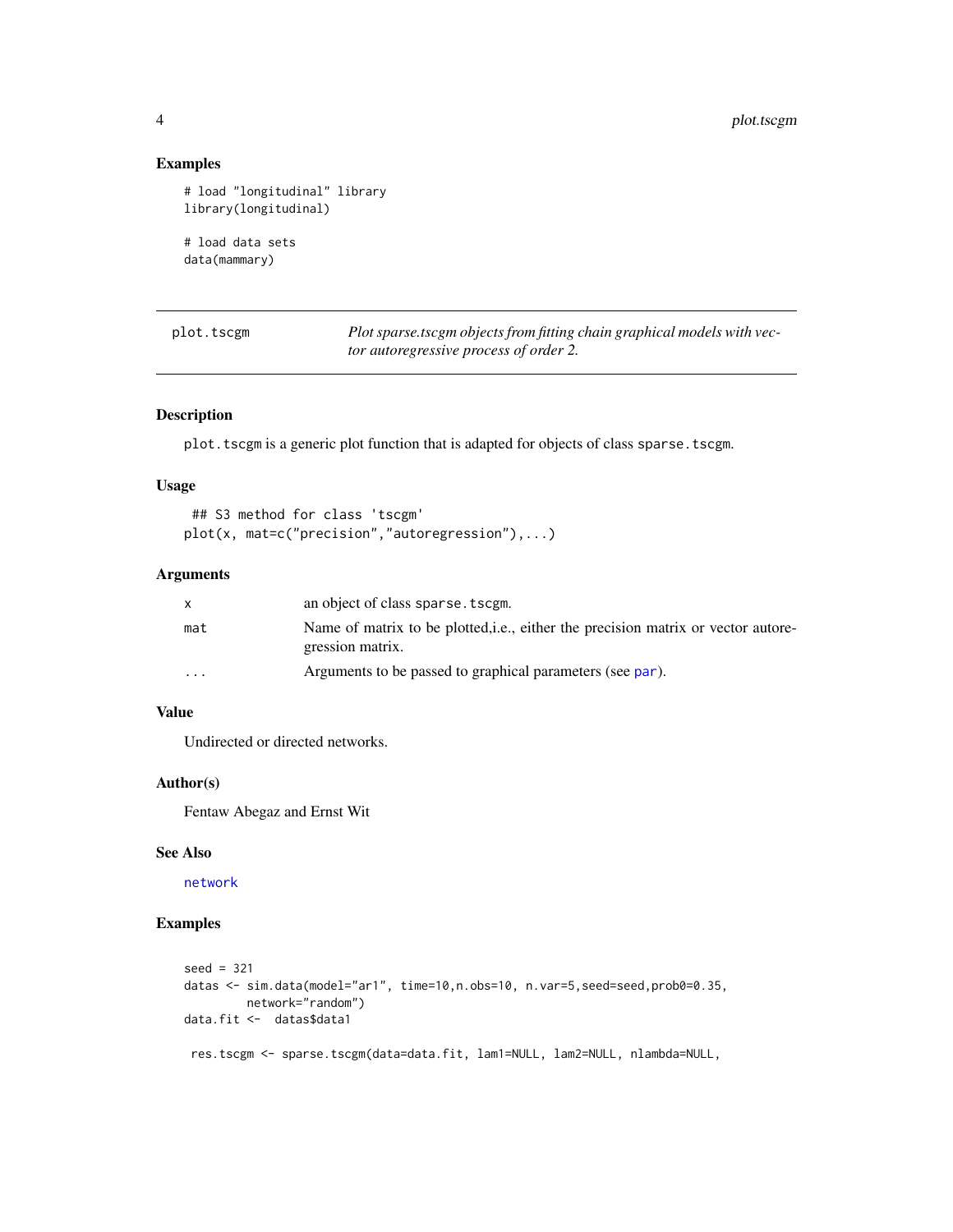## <span id="page-4-0"></span>plot.tscgm.ar2 5

```
model="ar1", penalty="scad",optimality="bic_mod",control=list(maxit.out = 10, maxit.in = 100))
#Network visualization
par(mfrow=c(2,1))
plot.tscgm(res.tscgm, mat="precision", main="Undirected network", pad = 0.01,
 label.pad = 0.3, label.col = 6, vertex.col = 5, vertex.cex = 1.5,
 edge.col = 4, mode = "fruchtermanreingold", interactive=FALSE)
plot.tscgm(res.tscgm, mat="autoregression", main="Directed network", pad = 0.01,
 label.pad = 0.3, label.col = 6, vertex.col = 5, vertex.cex = 1.5,
 edge.col = 4, mode = "fruchtermanreingold", interactive=FALSE)
```

| plot.tscgm.ar2 | Plot sparse.tscgm objects from fitting chain graphical models with vec- |
|----------------|-------------------------------------------------------------------------|
|                | tor autoregressive process of order 2.                                  |

## Description

plot.tscgm.ar2 is a generic plot function that is adapted for objects of class sparse.tscgm.

#### Usage

```
## S3 method for class 'tscgm.ar2'
plot(x, mat=c("precision","autoregression1", "autoregression2"),...)
```
## Arguments

|         | an object of class sparse. tscgm.                                                                                     |
|---------|-----------------------------------------------------------------------------------------------------------------------|
| mat     | Name of matrix to be plotted, i.e., either the precision matrix or vector autore-<br>gression matrices of lag 1 or 2. |
| $\cdot$ | Arguments to be passed to graphical parameters (see par).                                                             |

#### Value

Undirected or directed networks.

#### Author(s)

Fentaw Abegaz and Ernst Wit

#### See Also

[network](#page-0-0)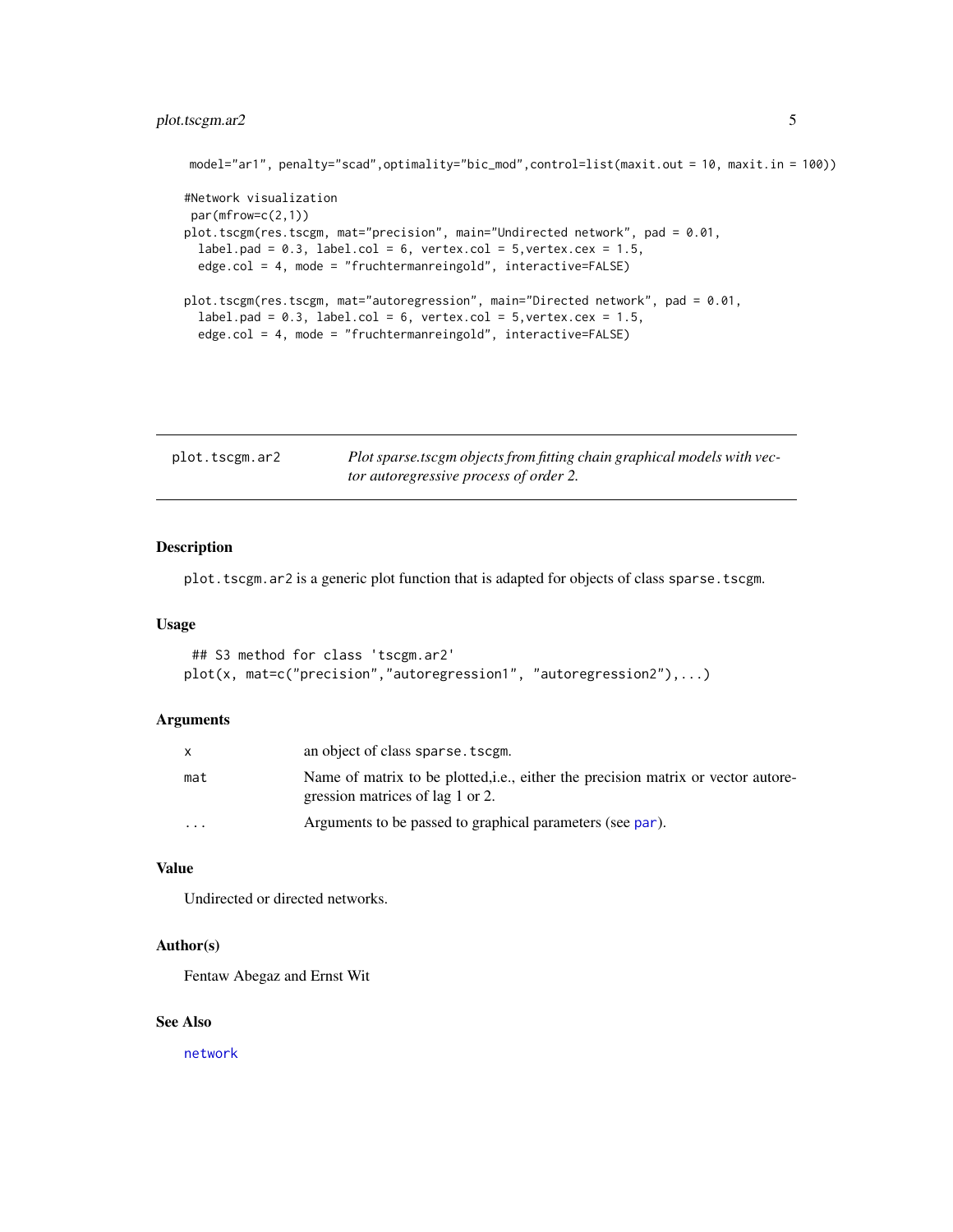#### Examples

```
## Data generation from time series chain graphical model with vector
## autoregressive model of order 2
seed = 321
datas <- sim.data(model="ar2", time=10,n.obs=20, n.var=5,seed=seed,prob0=0.35,
        network="random")
data.fit <- datas$data1
## Model fitting with vector autoregressive order 2
res.tscgm <- sparse.tscgm(data=data.fit, lam1=NULL, lam2=NULL, nlambda=NULL,
model="ar2", penalty="scad",optimality="bic_mod",control=list(maxit.out = 10, maxit.in = 100))
#Network visualization
par(mfrow=c(3,2))
#Graphical visualization
par(mfrow=c(3,2))
plot.tscgm.ar2(datas, mat="precision",main="True precision matrix")
plot.tscgm.ar2(res.tscgm, mat="precision",main="Estimated precision matrix")
plot.tscgm.ar2(datas, mat="autoregression1",
       main="True autoregression coef. matrix of lag 1" )
plot.tscgm.ar2(res.tscgm, mat="autoregression1",
           main="Estimated autoregression coef. matrix of lag 1")
plot.tscgm.ar2(datas, mat="autoregression2",
     main="True autoregression coef. matrix of lag 2")
plot.tscgm.ar2(res.tscgm, mat="autoregression2",
           main="Estimated autoregression coef. matrix of lag 2")
```
print.tscgm *Print summary - S3 Method for Class 'sparse.tscgm'.*

#### Description

print is a generic function that prints output summaries of fitted models in the SparseTSCGM package.

#### Usage

```
## S3 method for class 'tscgm'
print(x, \ldots)
```
#### **Arguments**

| X        | an object of class sparse. tscgm |
|----------|----------------------------------|
| $\cdots$ | other arguments passed to print. |

<span id="page-5-0"></span>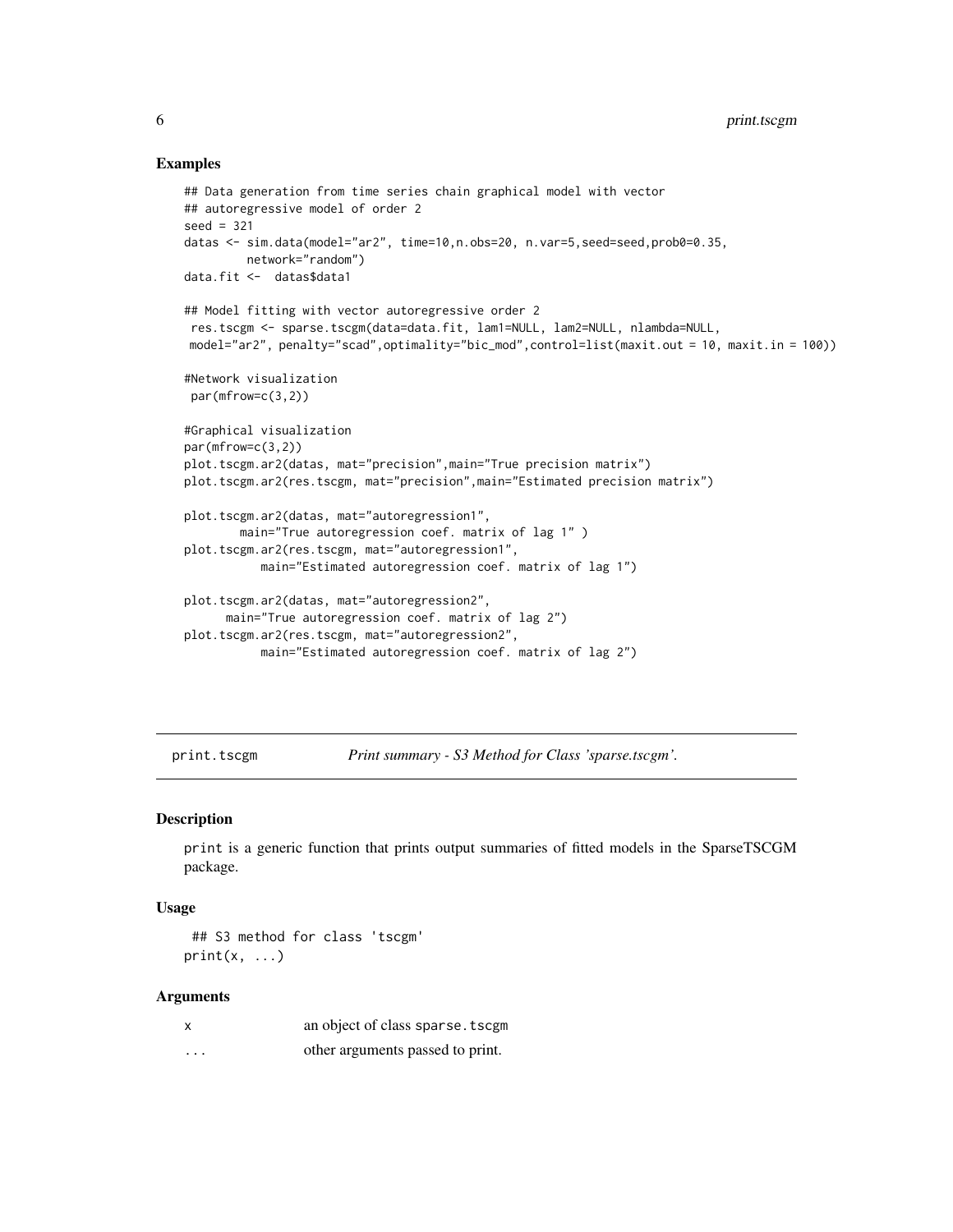#### <span id="page-6-0"></span>sim.data 7

## Details

The print.tscgm function summarizes and prints results of the fitted model.

## Value

Prints summary of results:

## Author(s)

Fentaw Abegaz and Ernst Wit

## See Also

[sparse.tscgm](#page-7-1)

## Examples

# print.tscgm(res.tscgm)

sim.data *Multivariate time series simulation with chain graphical models*

## Description

Generates sparse vector autoregressive coefficients matrices and precision matrix from various network structures and using these matrices generates repeated multivariate time series dataset.

#### Usage

```
sim.data(model=c("ar1","ar2"),time=time,n.obs=n.obs, n.var=n.var,seed=NULL,
        prob0=NULL, network=c("random","scale-free","hub","user_defined"),
        prec=NULL,gamma1=NULL,gamma2=NULL)
```
## Arguments

| model | Specifies the order of vector autoregressive models. Vector autoregressive model<br>of order 1 is applied if $model = "arl"$ and Vector autoregressive model of order<br>2 is applied if method $=$ "ar2". |
|-------|------------------------------------------------------------------------------------------------------------------------------------------------------------------------------------------------------------|
| time  | Number of time points.                                                                                                                                                                                     |
| n.obs | Number of observations or replicates.                                                                                                                                                                      |
| n.var | Number of variables.                                                                                                                                                                                       |
| seed  | Random number seed.                                                                                                                                                                                        |
| prob0 | Initial sparsity level.                                                                                                                                                                                    |
|       |                                                                                                                                                                                                            |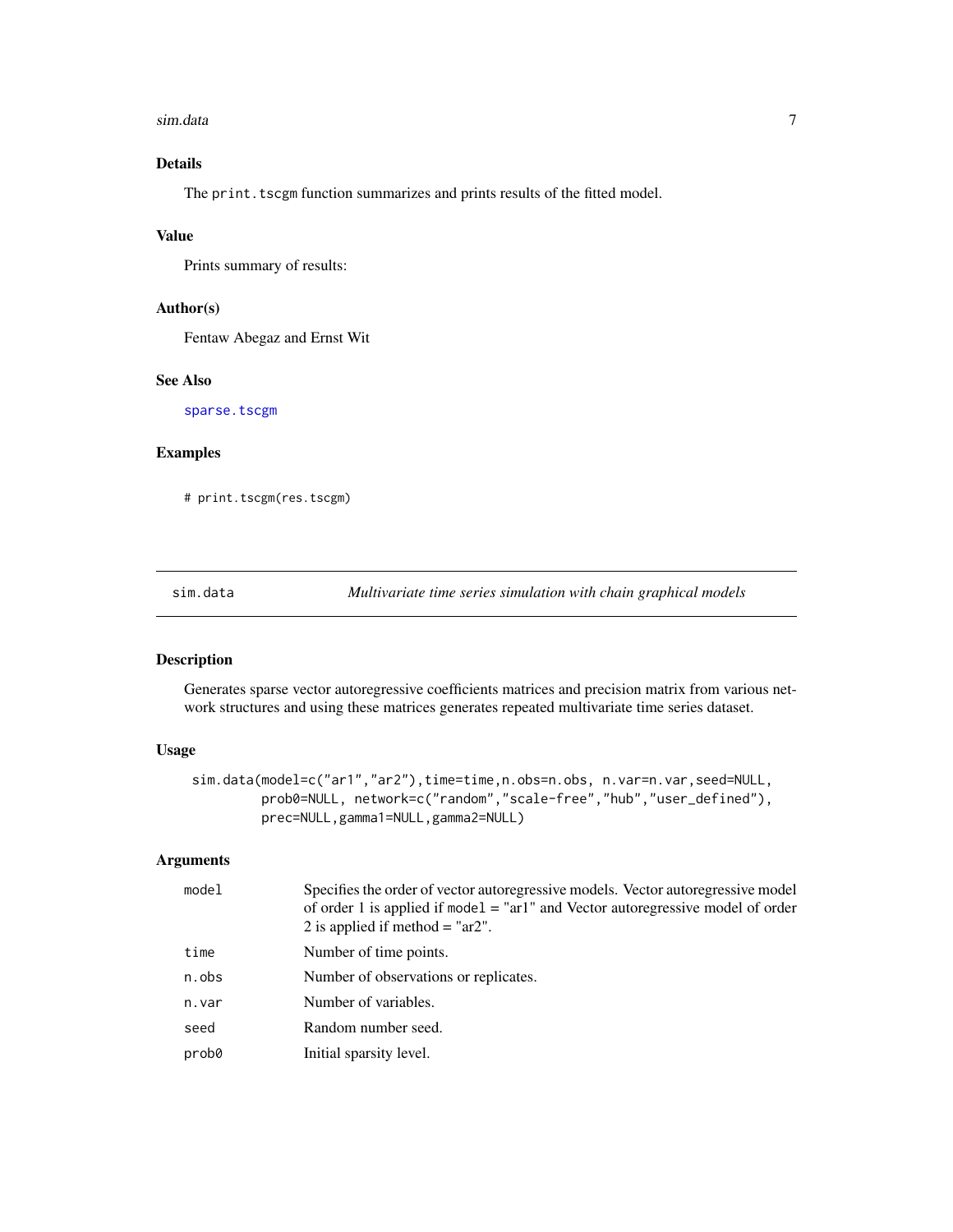<span id="page-7-0"></span>

| network | Specifies the type of network structure. This could be random, scale-free, hub<br>or user defined structures. Details on simultions from the various network struc-<br>tures can be found in the R package flare. |
|---------|-------------------------------------------------------------------------------------------------------------------------------------------------------------------------------------------------------------------|
| prec    | Precision matrix.                                                                                                                                                                                                 |
| gamma1  | Autoregressive coefficients matrix at time lag 1.                                                                                                                                                                 |
| gamma2  | Autoregressive coefficients matrix at time lag 2.                                                                                                                                                                 |

#### Value

A list containing:

| theta | Sparse precision matrix.                                       |
|-------|----------------------------------------------------------------|
| gamma | Sparse autoregressive coefficients matrix.                     |
| sigma | Covariance matrix.                                             |
| data1 | Repeated multivariate time series data in longitudinal format. |

#### Author(s)

Fentaw Abegaz and Ernst Wit

#### Examples

```
seed = 321datas <- sim.data(model="ar1", time=4,n.obs=3, n.var=5,seed=seed,prob0=0.35,
        network="random")
data.ts <- datas$data1
prec_true <- datas$theta
autoR_true <- datas$gamma
```
<span id="page-7-1"></span>sparse.tscgm *Sparse time series chain graphical models*

#### Description

Computes sparse vector autoregressive coefficients matrices of order 1 and order 2 and precision matrix estimates for time series chain graphical models using SCAD penalty. In time series chain graphs directed edges are identified by nonzero entries of the autoregressive coefficients matrix and undirected edges are identified by nonzero entries of the precision matrix.

#### Usage

```
sparse.tscgm(data = data, lam1 = NULL, lam2 = NULL, nlambda = NULL,
     model = c("ar1", "ar2"), penalty=c("scad","lasso"),
     optimality = c("NULL", "bic", "bic_ext", "bic_mod", "aic", "gic"),
     control = list()
```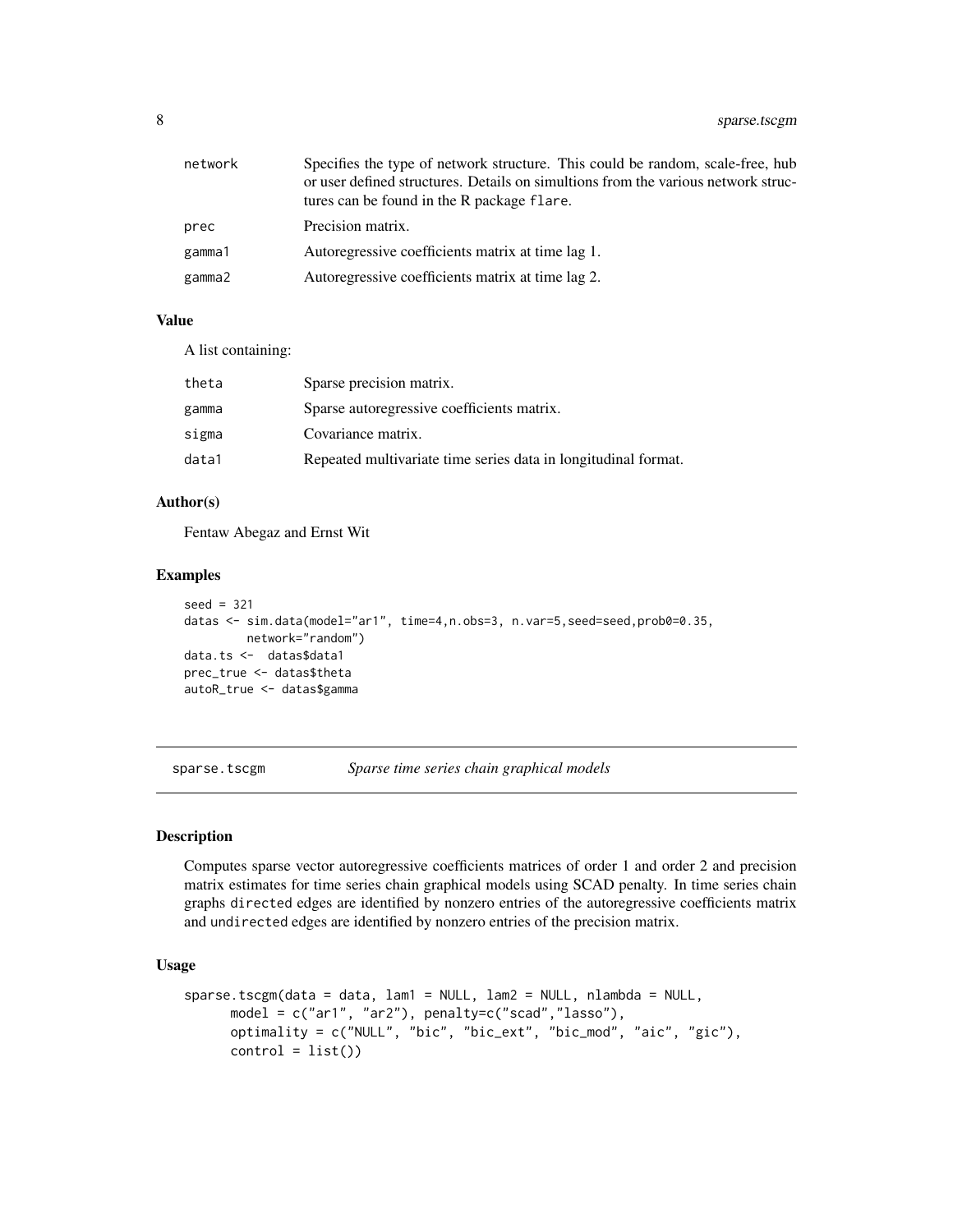## sparse.tscgm 9

## Arguments

| data       | Longitudinal data format.                                                                                                                                                                                                                                                                                                                                                                                                                                                                                                                                                                                                                                                                                                                                                                                                                                                                                                                                                   |
|------------|-----------------------------------------------------------------------------------------------------------------------------------------------------------------------------------------------------------------------------------------------------------------------------------------------------------------------------------------------------------------------------------------------------------------------------------------------------------------------------------------------------------------------------------------------------------------------------------------------------------------------------------------------------------------------------------------------------------------------------------------------------------------------------------------------------------------------------------------------------------------------------------------------------------------------------------------------------------------------------|
| $l$ am $1$ | Either a scalar or a vector of tuning parameter values for the SCAD penalty on<br>the precision matrix. The default is lam1=NULL and the program generates<br>a sequence of tuning parameter values based on nlambda. The user can also<br>specify a sequence to change the default sequence. If lam1 is a vector with<br>length at least 2, information criteria based model selection will be performed<br>to select the optimal tuning parameter.                                                                                                                                                                                                                                                                                                                                                                                                                                                                                                                        |
| lam2       | Either a scalar or a vector of tuning parameter values for the SCAD penalty on<br>the precision matrix. The default is 1am2=NULL and the program generates<br>a sequence of tuning parameter values based on nlambda. The user can also<br>specify a sequence to chance the default sequence. If lam2 is a vector with<br>length at least 2, information criteria based model selection will be performed<br>to select the optimal tuning parameter.                                                                                                                                                                                                                                                                                                                                                                                                                                                                                                                        |
| nlambda    | The number of values used in 1 am <sub>1</sub> and 1 am2. Default value is 10.                                                                                                                                                                                                                                                                                                                                                                                                                                                                                                                                                                                                                                                                                                                                                                                                                                                                                              |
| model      | This specifies the order of vector autoregressive models. Vector autoregressive<br>model of order 1 is applied if model $=$ "ar1" and Vector autoregressive model of<br>order 2 is applied if method = " $ar2$ ".                                                                                                                                                                                                                                                                                                                                                                                                                                                                                                                                                                                                                                                                                                                                                           |
| penalty    | This specifies the type of penalty function uto be used. SCAD penalty function<br>is applied if penalty = "scad" and GLASSO is applied if penalty = "lasso".                                                                                                                                                                                                                                                                                                                                                                                                                                                                                                                                                                                                                                                                                                                                                                                                                |
| optimality | This specifies the type of information based model selection criteria. When op-<br>timality is "NULL" it computes the time series chain graphical model solutions<br>for specified scalar values of the tuning parameters lam1 and lam2. The rest<br>optimality criteria first selects the optimal SCAD tuning parameter values using<br>the minimum information criterion from vectors of tuning parameters for lam1<br>and lam2 then computes the time series chain graphical model solutions based<br>on the optimal tuning parameter values. These are: "BIC" (Bayesian Informa-<br>tion Criteria), "bic_ext" (Extended Bayesian Information Criteria), "bic_mod"<br>(Modified Bayesian Information Criteria) "aic" (Akakie Information Criteria),<br>and "gic" (Generalized Information Criteria).                                                                                                                                                                     |
| control    | The argument control includes a list of control parameters passed to the main<br>function. The user can specify its own control parameter values to replace the<br>default values.<br>$control = list(maxit.out = 5, maxit.in = 50, tol.out = 1e-04, silent = TRUE)$<br>maxit.out: The maximum allowable outer iterations of the algorithm. The<br>outer-loop iterates alternatively to estimate the precision matrix and the autore-<br>gression matrix until convergence. Default is 5. maxit.in: The maximum<br>allowable iterations of the algorithm that minimizes with respect to the autore-<br>gression coefficient matrix. Default is 50. tol.out: Convergence tolerance for<br>outer-loop of the algorithm that alternate between the estimation of precision<br>matrix and autoregressive coefficients matrix. Default is 1e-04. silent: Either<br>TRUE or FALSE. If silent=FALSE this function will display progress updates to<br>the screen. Default is TRUE. |

## Details

For description of the objective functions and computational details see Abegaz and Wit (2013).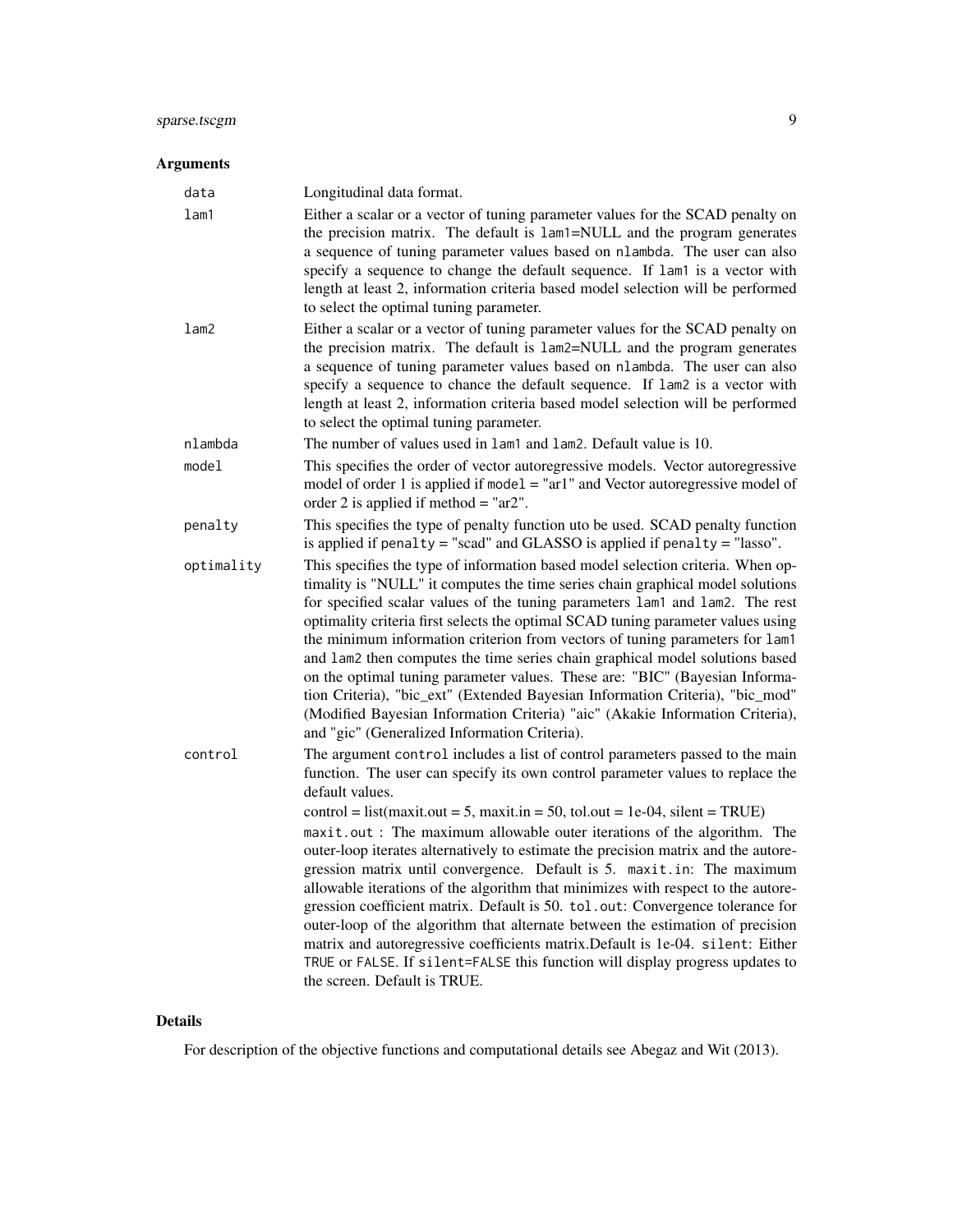#### Value

A list containing:

| theta    | Precision matrix estimate. The nonzero estimates of the precision matrix are<br>used for constructing undirected graphs that represent conditional indepen-<br>dences at time lag 0 or instantaneous interactions.                            |
|----------|-----------------------------------------------------------------------------------------------------------------------------------------------------------------------------------------------------------------------------------------------|
| gamma    | Autoregressive coefficients matrix estimate. The nonzero estimates of the au-<br>toregression matrix are used for constructing directed graphs that represent<br>conditional independences at time lag 1, time lag 2 or dynamic interactions. |
| lam1.opt | The optimal tuning parameter for SCAD penalty on the precision matrix selected<br>with minimum information criterion.                                                                                                                         |
| lam2.opt | The optimal tuning parameter for SCAD penalty on the autoregressive coeffi-<br>cients matrix selected with minimum BIC criterion.                                                                                                             |
| min.ic   | Minimum value of the optimality criterion.                                                                                                                                                                                                    |
| tun.ic   | A matrix containing the list of tuning parameter values and the corresponding<br>model selection or optimality values.                                                                                                                        |
| lam1.seq | The sequence of tuning parameter values related to precision matrix.                                                                                                                                                                          |
| lam2.seq | The sequence of tuning parameter values related to autoregression matrix.                                                                                                                                                                     |
| s.theta  | Sparsity level of the precision matrix.                                                                                                                                                                                                       |
| s.gamma  | Sparsity level of the autoregression coefficients matrix.                                                                                                                                                                                     |

## Author(s)

Fentaw Abegaz and Ernst Wit

#### References

Fentaw Abegaz and Ernst Wit (2013). Sparse time series chain graphical models for reconstructing genetic networks. Biostatistics. 14, 3: 586-599.

Rothman, A.J., Levina, E., and Zhu, J. (2010). Sparse multivariate regression with covariance estimation. Journal of Computational and Graphical Statistics. 19: 947–962.

## Examples

```
seed = 321
datas <- sim.data(model="ar1", time=10,n.obs=10, n.var=5,seed=seed,prob0=0.35,
        network="random")
data.fit <- datas$data1
prec_true <- datas$theta
autoR_true <- datas$gamma
```

```
res.tscgm <- sparse.tscgm(data=data.fit, lam1=NULL, lam2=NULL, nlambda=NULL,
model="ar1", penalty="scad",optimality="bic_mod",control=list(maxit.out = 10, maxit.in = 100))
```
#Estimated sparse precision and autoregression matrices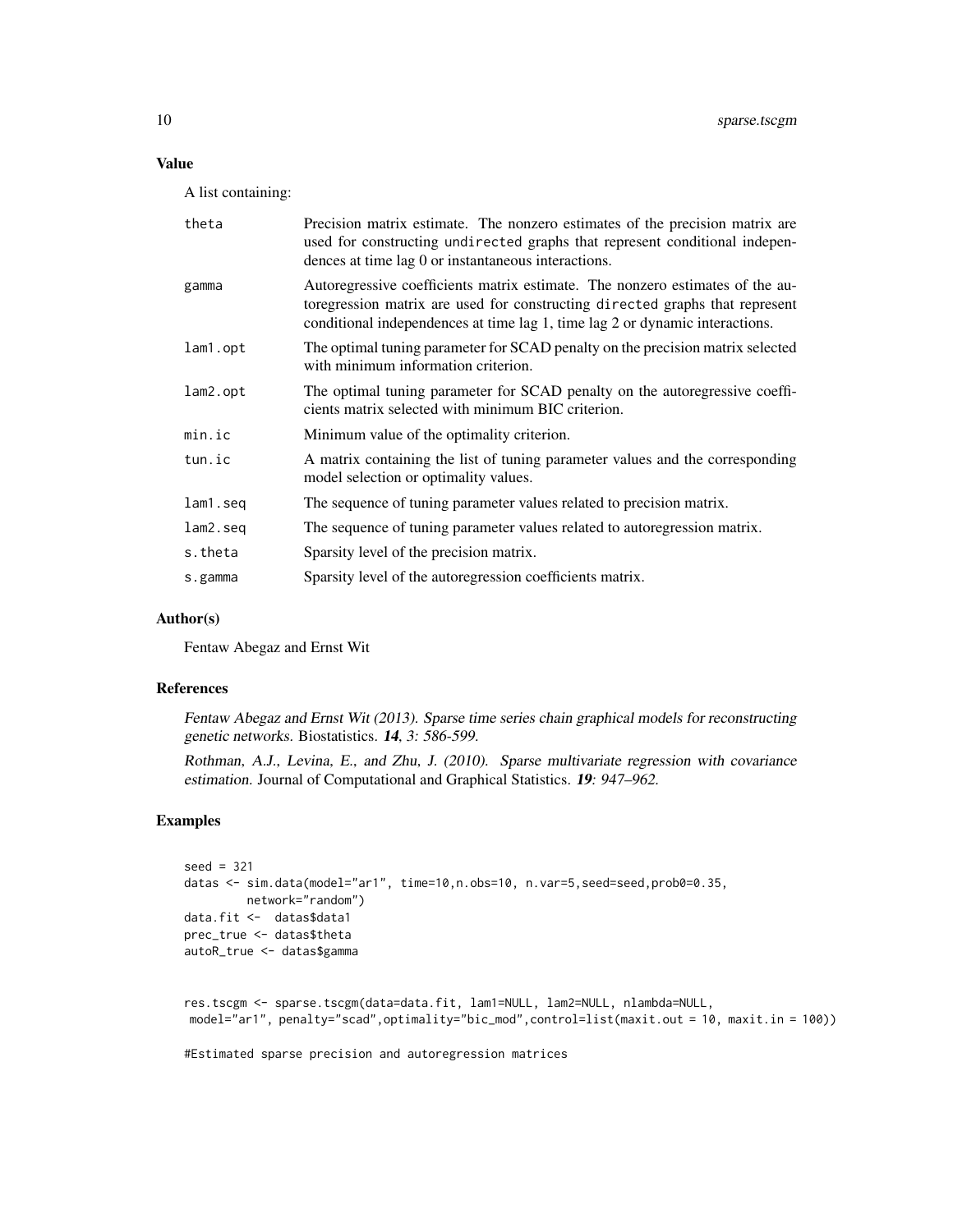```
prec <- res.tscgm$theta
autoR <- res.tscgm$gamma
#Optimal tuning parameter values
lambda1.opt <- res.tscgm$lam1.opt
lambda2.opt <- res.tscgm$lam2.opt
#Sparsity levels
sparsity_theta <- res.tscgm$s.theta
sparsity_gamma <- res.tscgm$s.gamma
#Graphical visualization
par(mfrow=c(2,2))
plot.tscgm(datas, mat="precision",main="True precision matrix")
plot.tscgm(res.tscgm, mat="precision",main="Estimated precision matrix")
plot.tscgm(datas, mat="autoregression",main="True autoregression coef. matrix")
plot.tscgm(res.tscgm, mat="autoregression",
            main="Estimated autoregression coef. matrix")
```
summary.tscgm *Summary - S3 Method for Class 'sparse.tscgm'*

#### Description

summary is a generic function that produces output summaries of fitted models in the SparseTSCGM package. In particular, the function invokes methods for objects of class [sparse.tscgm.](#page-7-1)

#### Usage

```
## S3 method for class 'tscgm'
summary(object, ...)
```
## Arguments

| object   | An object of class sparse, tscgm   |
|----------|------------------------------------|
| $\cdots$ | Other arguments passed to summary. |

## Details

The summary.stscgm function provides summary results of the fitted model.

#### Value

A list containing:

| theta | Precision matrix estimate                   |
|-------|---------------------------------------------|
| gamma | Autoregressive coefficients matrix estimate |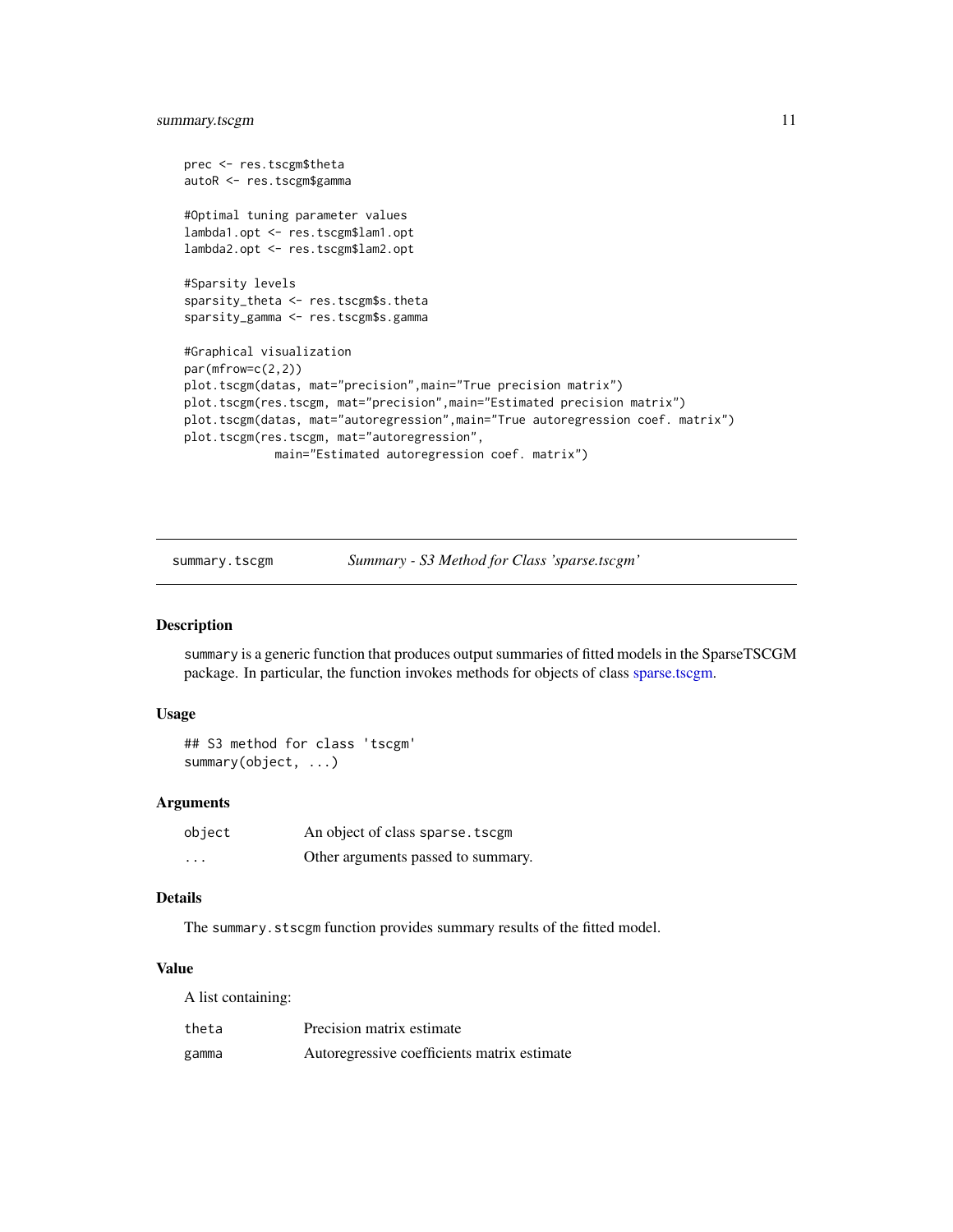<span id="page-11-0"></span>

| lam1.opt | The optimal tuning parameter on the precision matrix with model selection.                      |
|----------|-------------------------------------------------------------------------------------------------|
| lam2.opt | The optimal tuning parameter on the autoregressive coefficients matrix with<br>model selection. |
| min.ic   | Minimum value of the optimality criterion.                                                      |
| tun.ic   | A matrix containing the list values from model selection.                                       |
| lam1.seq | The sequence of tuning parameter values on precision matrix.                                    |
| lam2.seq | The sequence of tuning parameter values on autoregression matrix.                               |
| s.theta  | Sparsity level of the precision matrix.                                                         |
| s.gamma  | Sparsity level of the autoregression coefficients matrix.                                       |

## Author(s)

Fentaw Abegaz and Ernst Wit

## See Also

[sparse.tscgm](#page-7-1)

## Examples

# summary.tscgm(res.tscgm)